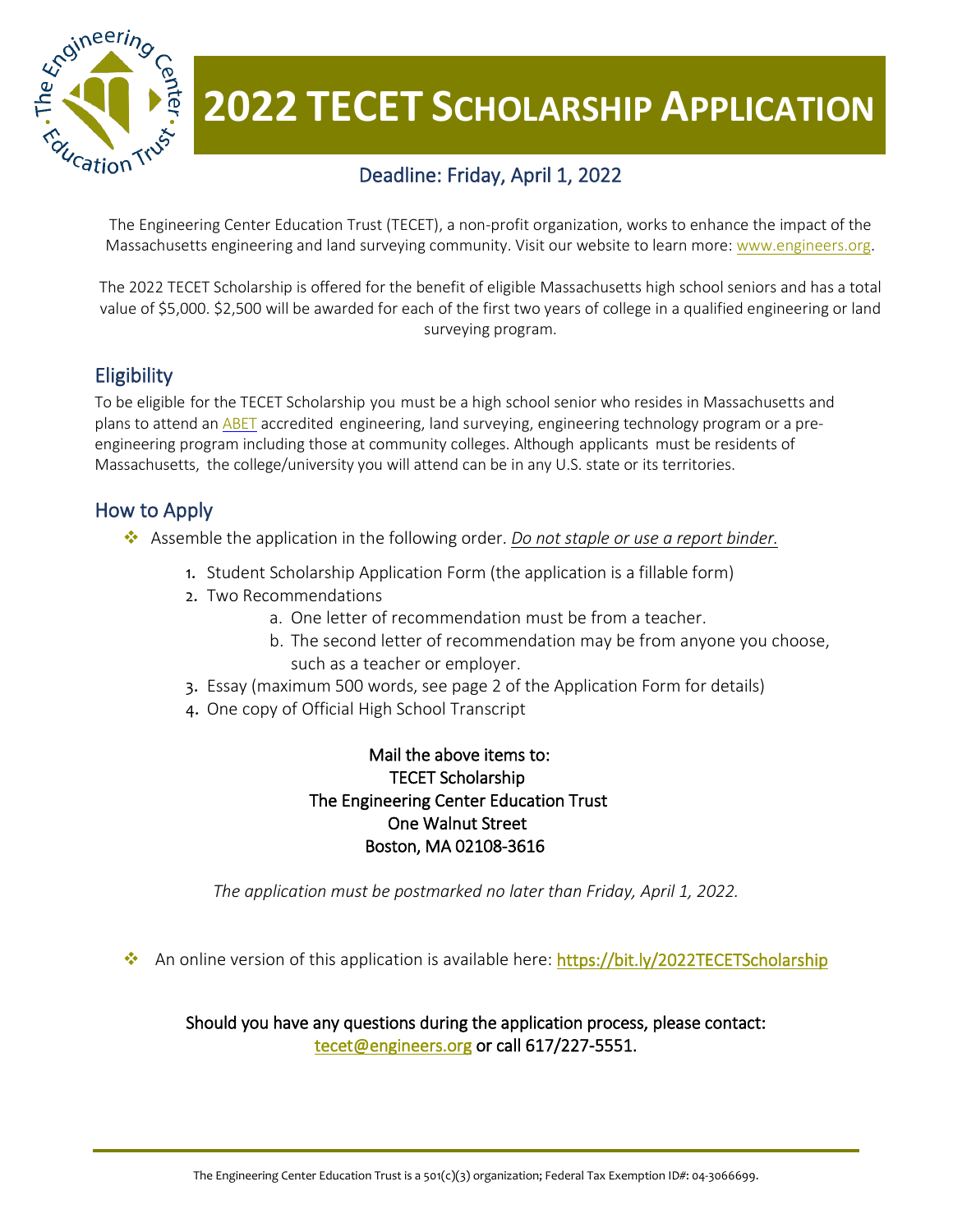# 2022 TECET Scholarship Application

| Personal Information<br>Please list your name on the top of all application form pages. |        |                           |  |
|-----------------------------------------------------------------------------------------|--------|---------------------------|--|
| <b>Applicant Name:</b>                                                                  |        |                           |  |
| Home Address:                                                                           |        |                           |  |
| City:                                                                                   | State: | Zip:                      |  |
| Cell Phone: (                                                                           | -      | Home Phone: (<br>٠        |  |
| Email Address:                                                                          |        | Date of Birth:            |  |
| High School:                                                                            |        | High School Phone: (<br>- |  |
| High School Address:                                                                    |        |                           |  |
| City:                                                                                   | State: | Zip:                      |  |

| College Information                                      |              |                          |  |
|----------------------------------------------------------|--------------|--------------------------|--|
| Submit additional sheet if necessary, using this format. |              |                          |  |
| Planned Engineering or Land Surveying Major:             |              |                          |  |
| Schools Applied To                                       | Date Applied | Accepted?                |  |
|                                                          |              | Don't Know<br>Yes<br>No  |  |
|                                                          |              | Don't Know<br>Yes<br>No  |  |
|                                                          |              | Don't Know<br>Yes<br>No  |  |
|                                                          |              | Don't Know<br>Yes<br>No. |  |
|                                                          |              | Don't Know<br>Yes<br>No  |  |

|                                                                                                                                                                                                                                                     |          | <b>Volunteer Activities</b>   |
|-----------------------------------------------------------------------------------------------------------------------------------------------------------------------------------------------------------------------------------------------------|----------|-------------------------------|
| List all on/off campus extracurricular activities during high school, including any positions held, such as President,<br>Secretary, etc. Please highlight any activities that show your interest (if applicable) in engineering or land surveying. |          |                               |
| Submit additional sheet if necessary, using this format.                                                                                                                                                                                            |          |                               |
| Dates                                                                                                                                                                                                                                               | Activity | Most Significant Contribution |
|                                                                                                                                                                                                                                                     |          |                               |
|                                                                                                                                                                                                                                                     |          |                               |
|                                                                                                                                                                                                                                                     |          |                               |
|                                                                                                                                                                                                                                                     |          |                               |
|                                                                                                                                                                                                                                                     |          |                               |

| Work Experience<br>List employment during the school year and your summer break.<br>Submit additional sheet if necessary, using this format. |                     |                         |  |
|----------------------------------------------------------------------------------------------------------------------------------------------|---------------------|-------------------------|--|
| Dates                                                                                                                                        | Place of Employment | Job Duties/Hours Worked |  |
|                                                                                                                                              |                     |                         |  |
|                                                                                                                                              |                     |                         |  |
|                                                                                                                                              |                     |                         |  |
|                                                                                                                                              |                     |                         |  |
|                                                                                                                                              |                     |                         |  |
|                                                                                                                                              |                     |                         |  |

The Engineering Center Education Trust is a 501(c)(3) organization; Federal Tax Exemption ID#: 04-3066699. Application Form Page 1/2